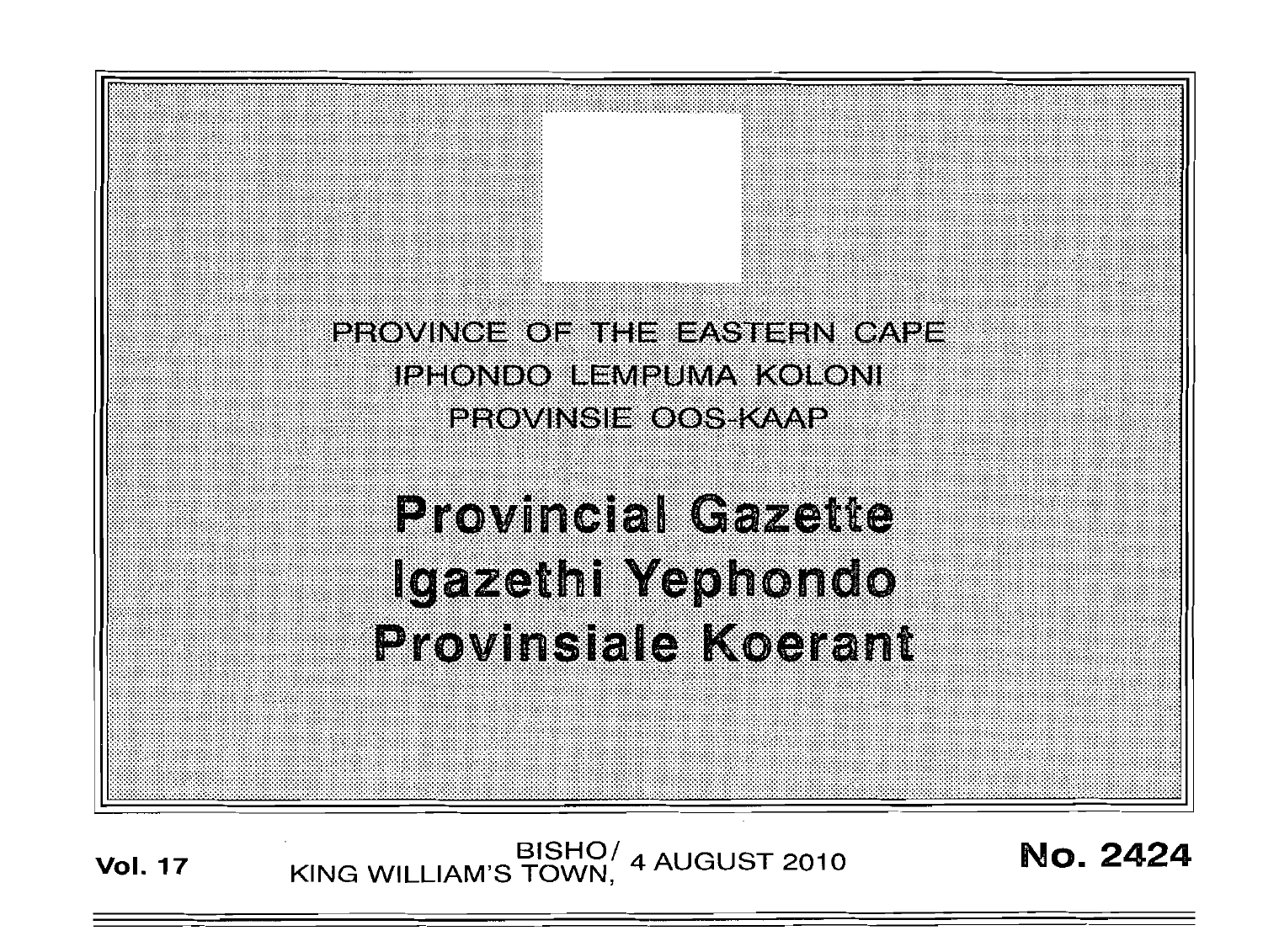## IMPORTANT NOTICE

The Government Printing Works will not be held responsible for faxed documents not received due to errors on the fax machine or faxes received which are unclear or incomplete. Please be advised that an "OK" slip, received from a fax machine, will not be accepted as proof that documents were received by the GPW for printing. If documents are faxed to the GPW it will be the sender's responsibility to phone and confirm that the documents were received in good order.

Furthermore the Government Printing Works will also not be held responsible for cancellations and amendments which have not been done on original documents received from clients.

### **CONTENTS • INHOUD**

No. Page Gazette No. No.

#### PROVINCIAL NOTICE

 $\sim$   $\sim$ 

31 Call for nominations from the institutions set out in the Schedule hereto to serve on the Eastern Cape Education Provincial Examinations Board (PEB) .......................................................................................................................... . 3 2424

 $\mathcal{A}$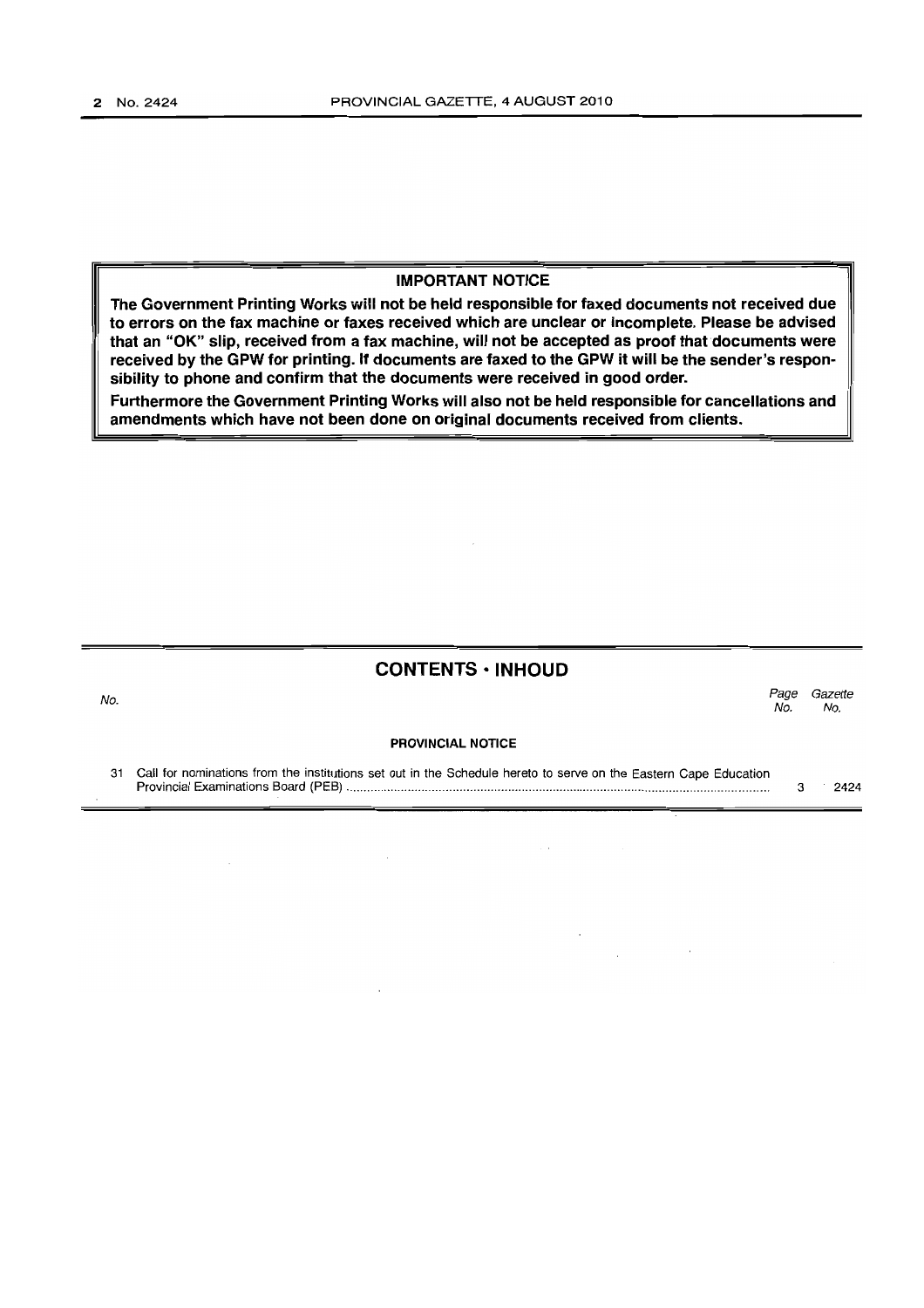## PROVINCIAL NOTICE

## No. 31

#### 4 August 2010

## PROVINCE OF THE EASTERN CAPE·

## OEPARTMENT OF EDUCATION

# CAll FOR NOMINATIONS FROM THE INSTITUTIONS SET OUT IN THE SCHEOULE HERETO TO SERVE ON THE EASTERN CAPE EDUCATION PROVINCIAL EXAMINATIONS BOARD (PES)

I Mahlubandile Dickson Qwase, Member of the Executive Council responsible for Education in the Province of the Eastern Cape, acting in terms of Regulation No. RB72 published in Gazette No. 31337 of 29 August 2008 pertaining to the conduct, administration and management of assessment for the National Senior Certificate hereby call for nominations to the Eastern Cape Education Provincial Examination Board from the Institutions as set out in the schedule hereto.

Nominations must be in writing and must be submitted by 30 August 2010 to the following address:

Office of the MEC Mr. M Mhlawuli Director: Office of the MEC for Education Department of Education: Eastern Cape Private Bag X 0032 BHISHO 5605

Wiene

02/07/2010

MAHLUBANDILE DICKSON QWASE MEMBER OF THE EXECUTiVe COUNCIL DEPARTMENT OF EDUCATION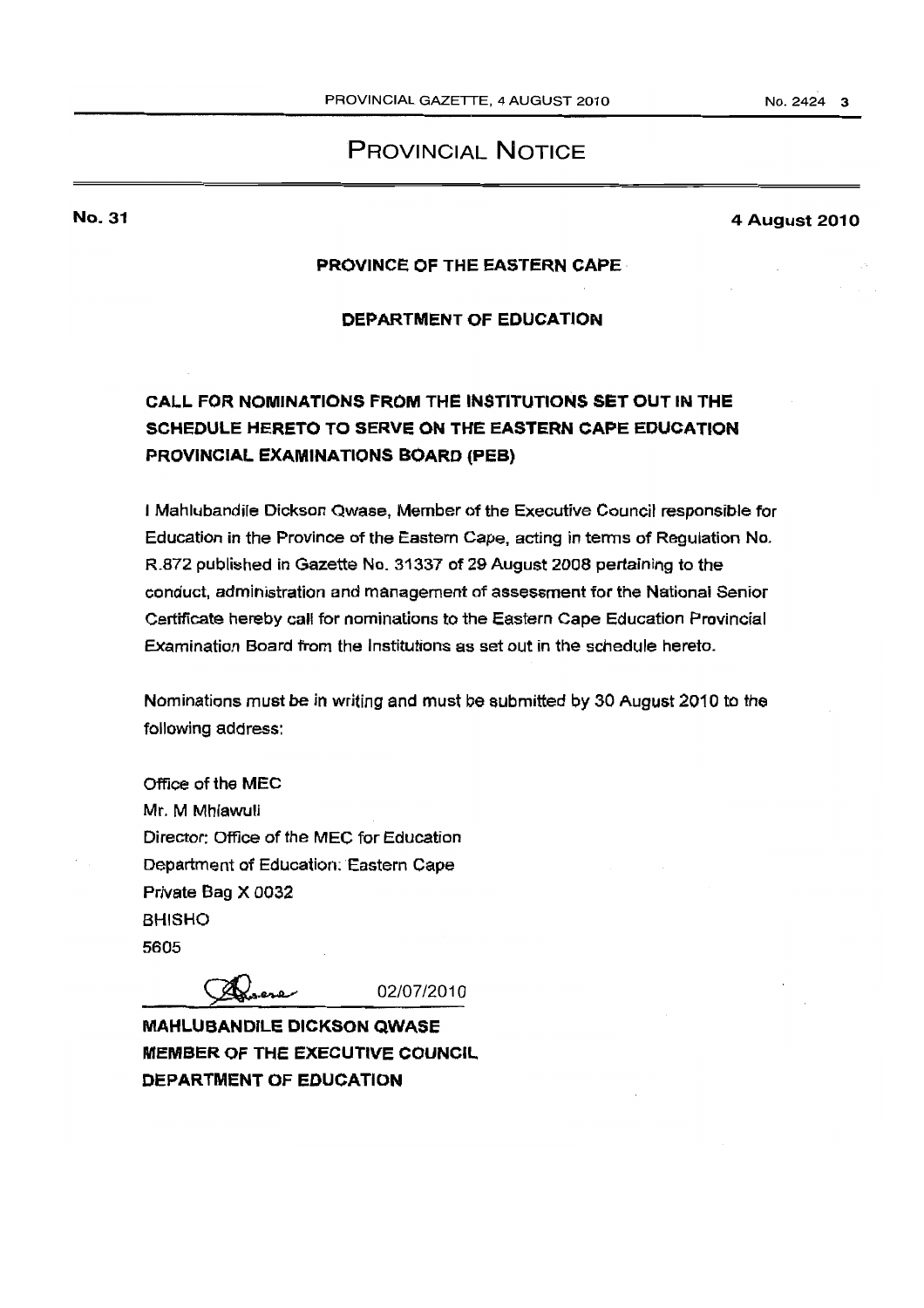#### **SCHEDULE**

1. Nominations are invited from the following Institutions:

- i. One (1) representative from the association of school principals in the province;
- II. One (1) representative from the FET COllege Principals;
- iii. One (1) representative from the ABET sector In the province;
- iv. One (1) representative from each of the recognised teacher unions;
- \/. One representative from each of the recognised School Governing Body associations in the province;
- vi. One (1) representative from each of the higher education institutions in the province;
- vii. One (1) representative from Umalusi;<br>viii. One (1) representative from the indep
- One (1) representative from the independent schools:
- ix. One (1) representative from the distance education colleges; and
- $x$ . Two (2) representatives from the Provincial Education Department.

The MEC for Education may appoint additional members to the Board as he or she deems fit.

#### 2. Functions of the Provincial Examination Board:

In order to ensure that the credibility and integrity of the Public examination system is enhanced within the provinee, the PEB will perform the following functions:

- a) Advise the MEC on policy and related matters on examinations and assessment, as it relates to the province.
- b) Address all matters of public concern relating to examinations conducted for schools, FET Colleges and Adult Education.
- c) Advise the MEC on mechanisms that need to be adopted to Improve public confidence in the provincial examination system.
- d) Deal with examinations and assessment matters referred to it by the MEC.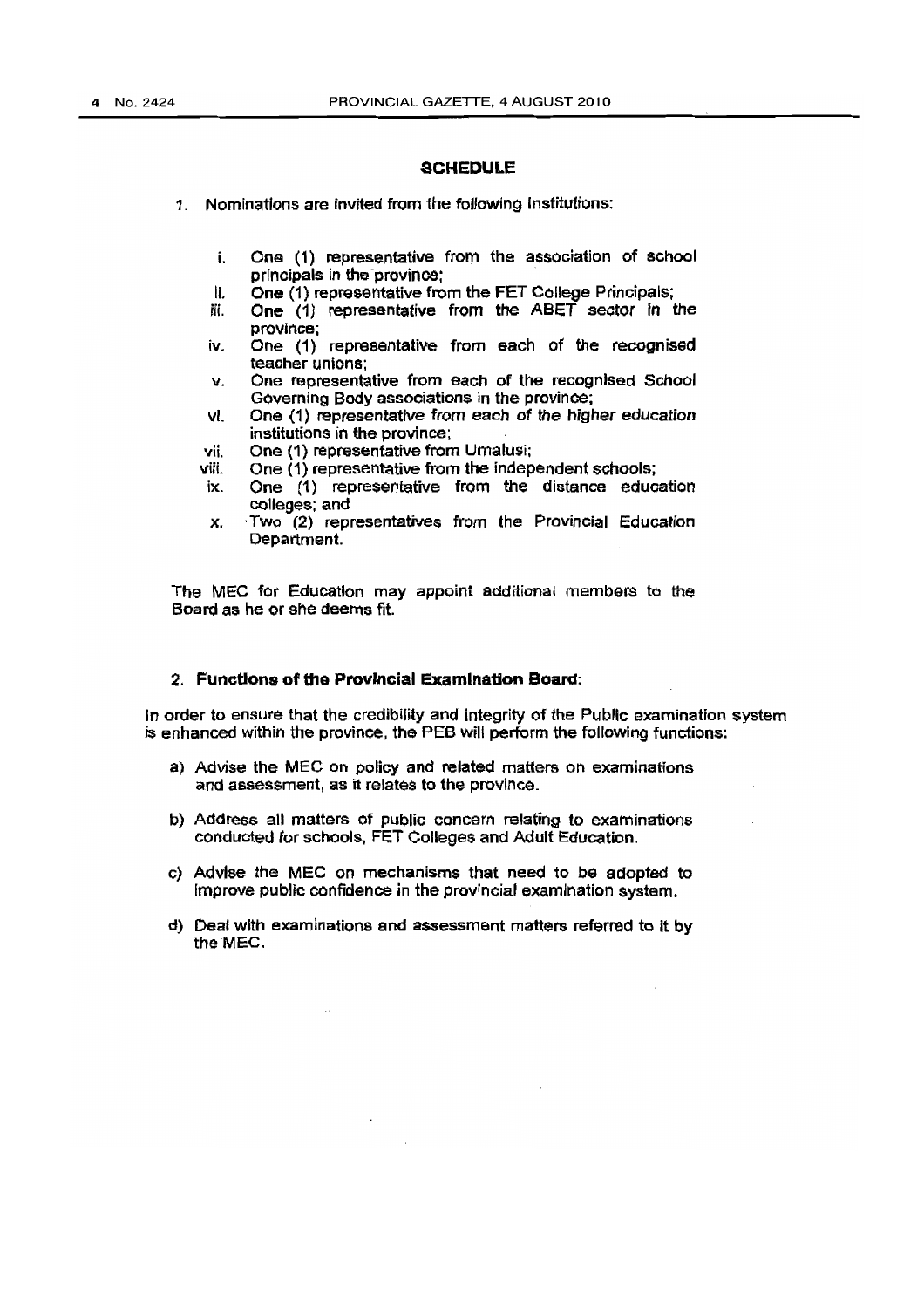e) Report to the NEB on matters that are of provincial concem -relating to the integrity and credibility of the public examinations.

It must be noted that serving as a member of the Provincial Examination Board is a voluntary community service. It is not a work opportunity or necessarily remunerative. Therefore no salaries are paid to PEB members. PEB members who are not employed by government may be paid for legitimate subsistence and travel expenses In accordance with government tariff guidelines.

Representatives nominates must have a demonstrable interest in the improvement of quality and equity In the education system In the province with special reference to examinations.

#### 3. jnfonnation required

Full name of person nominated:

Title: Gender:

Gender

Name of organization/institution:

Name of CEO or ChaIrperson of Organisation/InstitUtion!

Contact details of nominee:

Detailed Curriculum Vitae of nominee to be attached (compulsory):

FIeld of expertise of nominee:

Name of proposer: